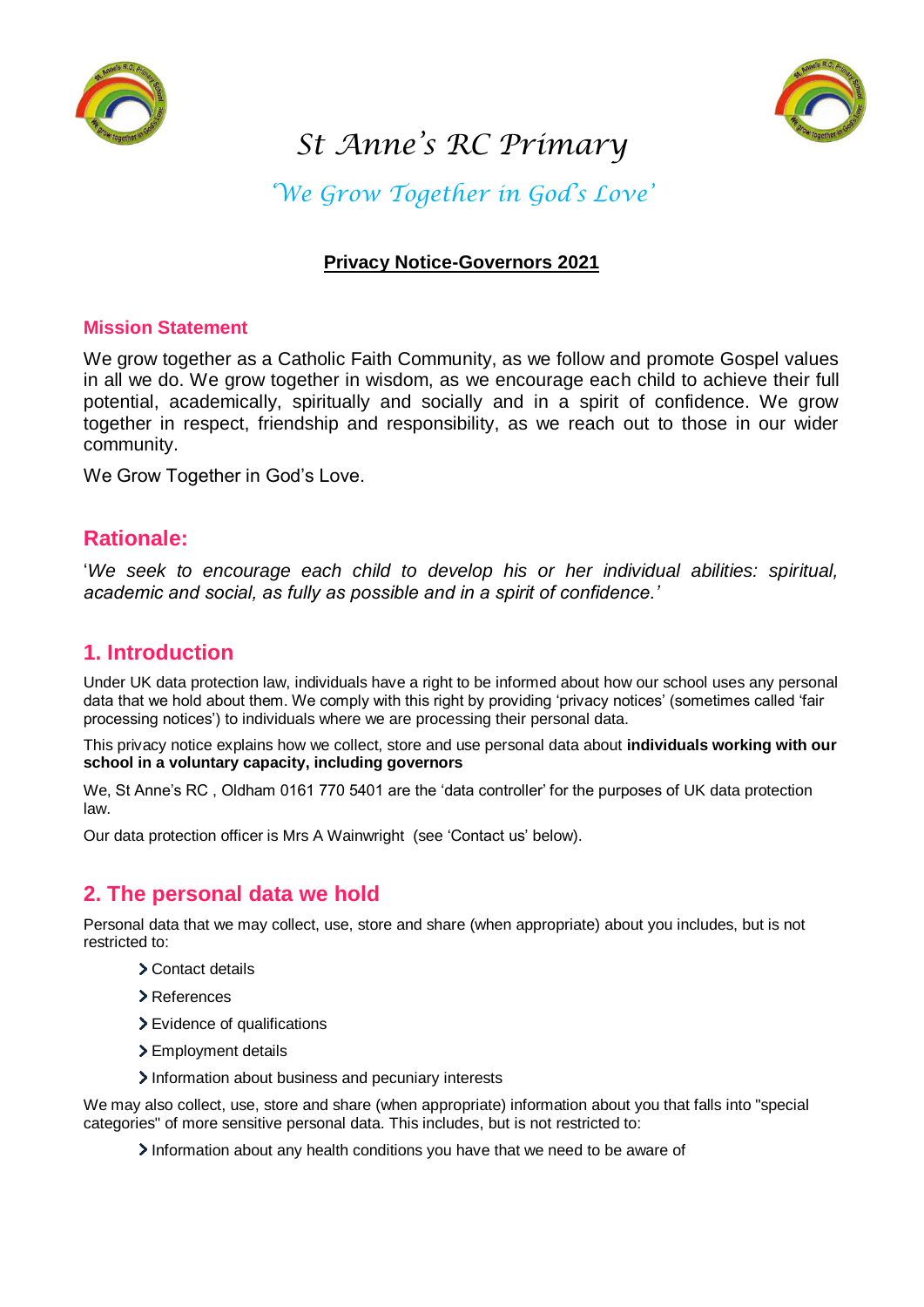- Information about disability and access requirements
- Photographs and CCTV images captured in school

We may also collect, use, store and share (when appropriate) information about criminal convictions and offences.

We may also hold data about you that we have received from other organisations, including other schools and social services, and the Disclosure and Barring Service in respect of criminal offence data.

# **3. Why we use this data**

We use the data listed above to:

- a) Establish and maintain effective governance
- b) Meet statutory obligations for publishing and sharing governors details
- c) Facilitate safe recruitment, as part of our safeguarding obligations towards pupils
- d) Undertake equalities monitoring
- e) Ensure that appropriate access arrangements can be provided for volunteers who require them

#### **3.1 Use of your personal data in automated decision making and profiling**

We do not currently process any personal data through automated decision making or profiling. If this changes in the future, we will amend any relevant privacy notices in order to explain the processing to you, including your right to object to it.

# **4. Our lawful basis for using this data**

Our lawful bases for processing your personal data for the purposes listed in section 3 above are as follows:

- $\sum$  For the purposes of those listed in section 3 accordance with the 'public task' basis we need to process data to fulfil our statutory function as a school
- $\geq$  For the purposes of those listed in section 3 in accordance with the 'legal obligation' basis we need to process data to meet our responsibilities under law

Where you have provided us with consent to use your data, you may withdraw this consent at any time. We will make this clear when requesting your consent, and explain how you would go about withdrawing consent if you wish to do so.

#### **4.1 Our basis for using special category data**

For 'special category' data, we only collect and use it when we have both a lawful basis, as set out above, and one of the following conditions for processing as set out in UK data protection law:

- We have obtained your explicit consent to use your personal data in a certain way
- We need to perform or exercise an obligation or right in relation to employment, social security or social protection law
- We need to protect an individual's vital interests (i.e. protect your life or someone else's life), in situations where you're physically or legally incapable of giving consent
- The data concerned has already been made manifestly public by you
- We need to process it for the establishment, exercise or defence of legal claims
- We need to process it for reasons of substantial public interest as defined in legislation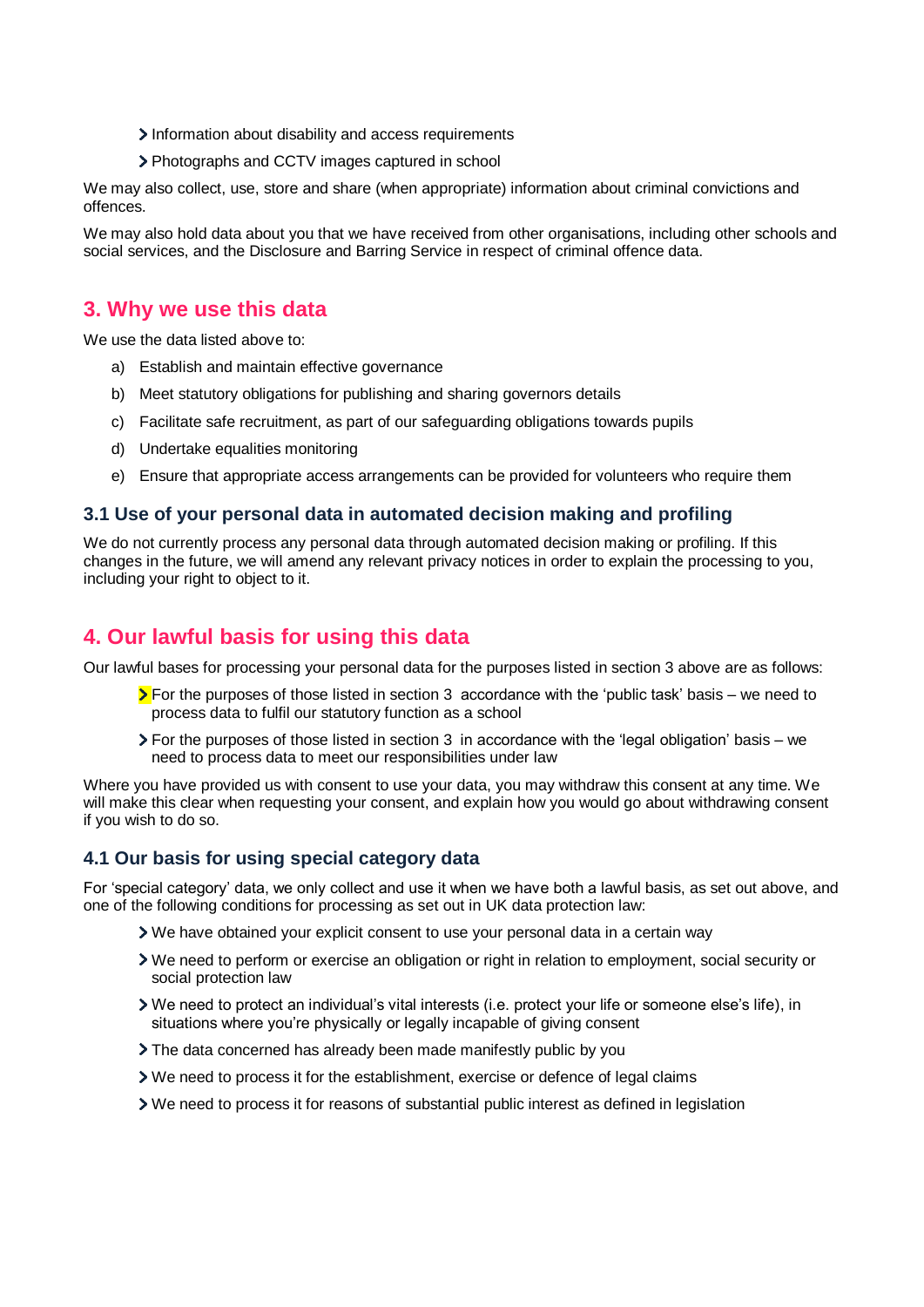- We need to process it for health or social care purposes, and the processing is done by, or under the direction of, a health or social work professional or by any other person obliged to confidentiality under law
- We need to process it for public health reasons, and the processing is done by, or under the direction of, a health professional or by any other person obliged to confidentiality under law
- We need to process it for archiving purposes, scientific or historical research purposes, or for statistical purposes, and the processing is in the public interest

For criminal offence data, we will only collect and use it when we have both a lawful basis, as set out above, and a condition for processing as set out in UK data protection law. Conditions include:

- We have obtained your consent to use it in a specific way
- We need to protect an individual's vital interests (i.e. protect your life or someone else's life), in situations where you're physically or legally incapable of giving consent
- > The data concerned has already been made manifestly public by you
- We need to process it for, or in connection with, legal proceedings, to obtain legal advice, or for the establishment, exercise or defence of legal rights
- We need to process it for reasons of substantial public interest as defined in legislation

# **5. Collecting this data**

While the majority of information we collect about you is mandatory, there is some information that can be provided voluntarily.

Whenever we seek to collect information from you, we make it clear whether you must provide this information (and if so, what the possible consequences are of not complying), or whether you have a choice.

Most of the data we hold about you will come from you, but we may also hold data about you from:

- > Local authorities
- Government departments or agencies
- > Police forces, courts, tribunals

## **6. How we store this data**

We keep personal information about you while you volunteer at our school. We may also keep it beyond your work at our school if this is necessary. Our record retention sets out how long we keep information about governors and other volunteers. A copy can be requested from the school office

We have put in place appropriate security measures to prevent your personal information from being accidentally lost, used or accessed in an unauthorised way, altered or disclosed.

We will dispose of your personal data securely when we no longer need it.

## **7. Who we share data with**

We do not share information about you with any third party without consent unless the law and our policies allow us to do so.

Where it is legally required, or necessary (and it complies with UK data protection law), we may share personal information about you with:

- Our local authority Oldham to meet our legal obligations to share certain information with it, such as safeguarding concerns
- Government departments or agencies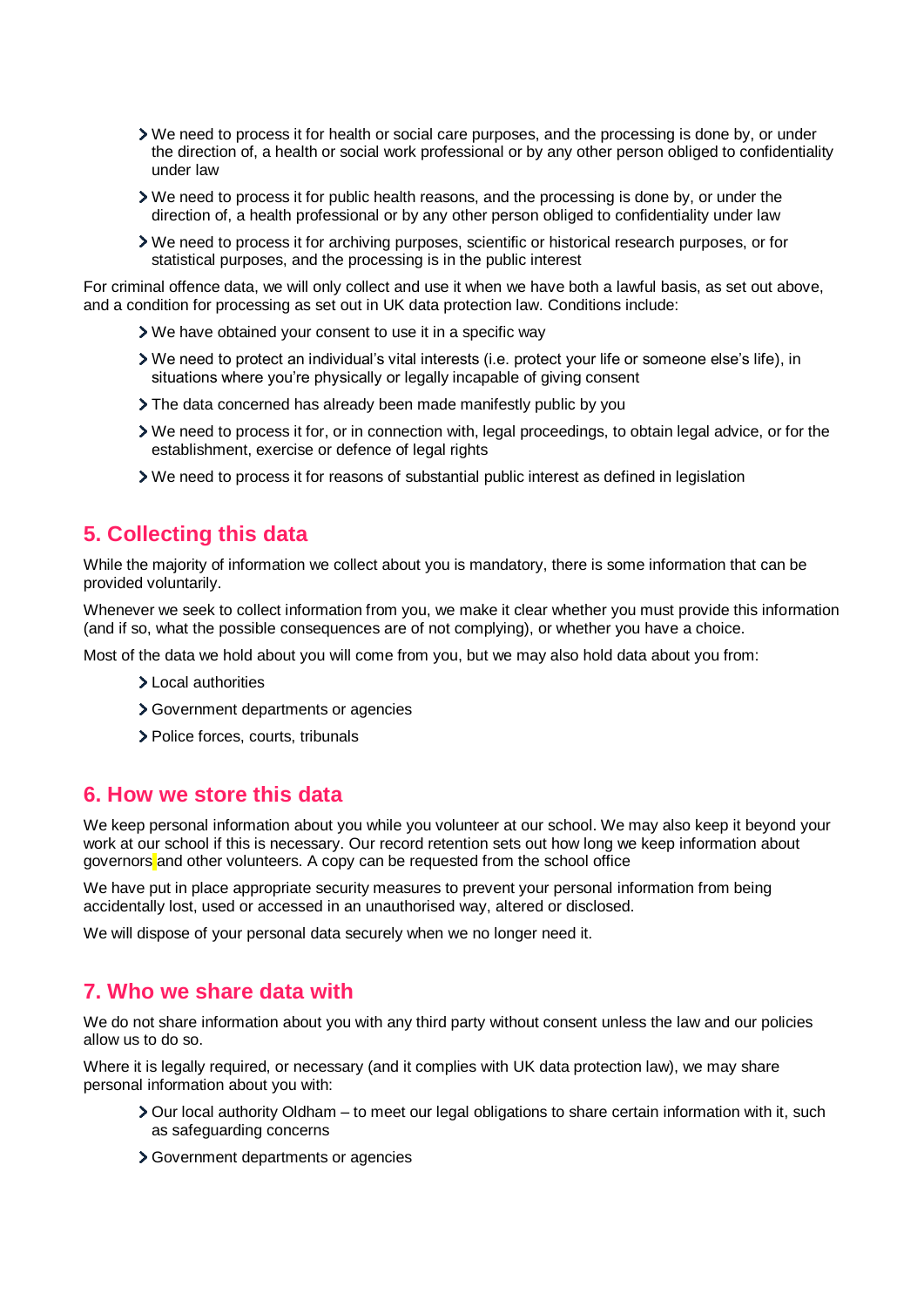- > Our regulator, Ofsted
- Suppliers and service providers:
- Our auditors
- > Health authorities
- > Security organisations
- > Professional advisers and consultants
- Charities and voluntary organisations
- > Police forces, courts, tribunals

## **7.1 Transferring data internationally**

We may share personal information about you with the following international third parties, where different data protection legislation applies:

- > Other schools or educational establishments
- Government departments or agencies
- > Security organisations

Where we transfer your personal data to a third-party country or territory, we will do so in accordance with UK data protection law.

In cases where we have to set up safeguarding arrangements to complete this transfer, you can get a copy of these arrangements by contacting us.

# **8. Your rights**

#### **8.1 How to access personal information that we hold about you**

You have a right to make a 'subject access request' to gain access to personal information that we hold about you.

If you make a subject access request, and if we do hold information about you, we will (subject to any exemptions that may apply):

- Give you a description of it
- Tell you why we are holding and processing it, and how long we will keep it for
- Explain where we got it from, if not from you
- > Tell you who it has been, or will be, shared with
- Let you know whether any automated decision-making is being applied to the data, and any consequences of this
- Give you a copy of the information in an intelligible form

You may also have the right for your personal information to be transmitted electronically to another organisation in certain circumstances.

If you would like to make a request, please contact us (see 'Contact us' below).

## **8.2 Your other rights regarding your data**

Under UK data protection law, you have certain rights regarding how your personal data is used and kept safe. For example, you have the right to:

- Object to our use of your personal data
- Prevent your data being used to send direct marketing